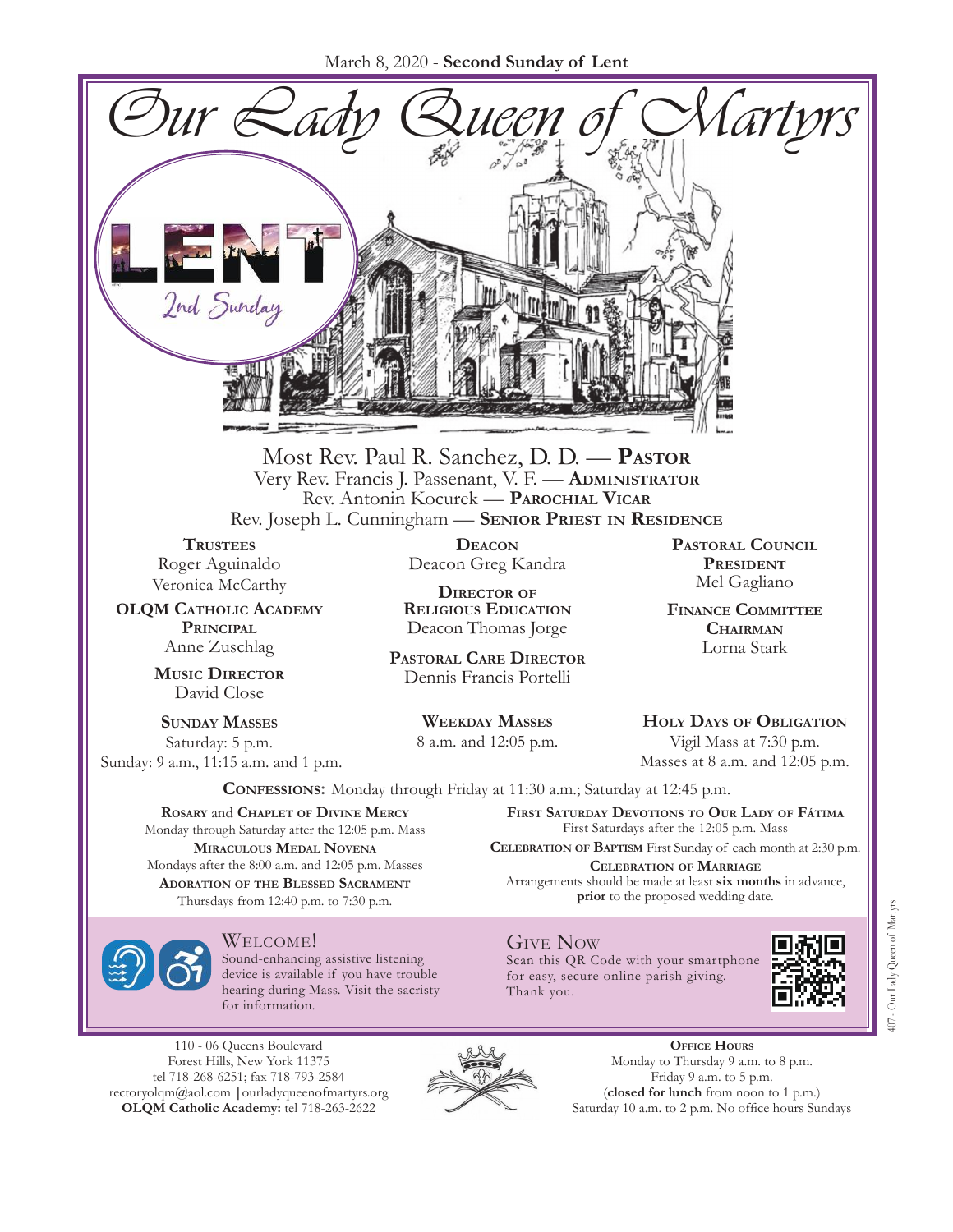## **Masses for the Week**

*Saturday, March 7*

**Saints Perpetua and Felicity 8 a.m.** Souls in Purgatory **12:05 p.m***.* Msgr. Michael Dempsey **5 p.m.** Domenick Golia

#### *Sunday, March 8*

**9 a.m. Family Mass celebrated for the parishioners of Our Lady Queen of Martyrs**

*Children's Liturgy of the Word* 

*Monday, March 9* **Saint Frances of Rome 8 a.m.** Elisa A. Fule and Robin Almendral **12:05 p.m.** Pauline Yvon Jean-Jacques

> *Tuesday, March 10* **8 a.m.** Alberto Munoz **12:05 p.m.** Maria Fonti [living]

> *Wednesday, March 11* **8 a.m.** John Clements **12:05 p.m***.* John Massimiano

*Thursday, March 12* **8 a.m.** Matthew Lizzul **12:05 p.m.** Msgr. Fursey O'Toole

*Friday, March 13* **8 a.m.** Gladys Carrion **12:05 p.m***.* Agustina Canela Genao

*Saturday, March 14* **8 a.m.** Alberto Munoz **12:05 p.m***.* Josefina Q. deAsis **5 p.m.** Krystyna Mlynarczyk

## **Remember Our Sick**

Blanche Aeppli, Joseph and Mary Augustine, Donald Begola, Alexander Berardino, Peter Berardino, Mark Bradley, Joseph Buatta, Susan Campbell, James Cardone, MaryAnn Cornell, Irene Cucurella, Tracy Cuva, Danielle D'Agostino, Norman Doucette, Baby Luka Dudashvili, Nancy Feldman, Stephanie Feldman, Michael Flannery, Anthony Frankel, Alice Fromer, Ogan Gates, Pat Gmerek, Cathie Greulich, Paulina Guballa, Alexander Gutierrez, Sean Harrison, Giles Houghton, Michael H. Jordan, Migdalia Leon, Maria Leon Santiago, James Lung, Liz Maryon, John Nikol, Connie Panella, Maureen Piatt, Grace Plank, Bonnie Post, Dr. Anthony Sarro, Scaturro family, Frank Soriente, Chris Townley, Maria Viesta, Brittany Zaita—**and all parishioners currently in nursing homes, hospitals or confined to their homes**

## **Main Events of the Week**

*Sunday, March 8* **DAYLIGHT SAVING WEEKEND**

**10 a.m.,** *rectory (enter through glass door off 72nd Rd):* **Bible Study Group**

> **2:30 p.m.,** *McLaughlin Hall:* **9th Annual Taste of the World**



*Tuesday, March 10* **7:30 p.m.,** *choir loft:* **Choir Rehearsal**

*Wednesday, March 11* **10:15 a.m.,** *nursing home:*  **Fairview Nursing Home Mass**

**At 12:05 p.m. Mass***, church:* **Novena to St. Joseph Begins**

**After 12:05 p.m. Mass***, church:* **St. Pio Prayer Group**

**Religious Education 3:45**–**5 p.m.:** *levels 1, 2, 3, and 4*  **7**–**8:15 p.m.:** *levels 5, 6, Confirmation, FFO  I*

*Thursday, March 12* **After 12:05 p.m. Mass,** *church:* **Exposition and Adoration of the Blessed Sacrament**

> **7:30 p.m.** *church:* **Benediction** *Friday, March 13* **6:30**–**9 p.m.,** *McLaughlin Hall:* **Martyrs Active Youth Organization**

**7:30 p.m.,** *church:* **Stations of the Cross and Benediction**

**7:30 p.m.,** *rectory (enter through glass door off 72nd Road):* **Charismatic Prayer Group meeting**

*Rectory = basement meeting room*

**The Wine and Hosts** are offered in loving memory of **Rocco Napoli** *—requested by Gerry Napoli* 

## **Remember Our Deceased**

Margaret Albanese Stephen Conlon

Raphael S. Longobardi Anthony Prestopino

#### **We pray for the men and women of our Armed Forces serving in the U.S. and abroad**

Eric Böhm, Sergio Borrero, Thaddeus Buenaventura, Ricardo Cantillo, Bobby DiTroia, Armando Fellin, Andrew Gonzalez, A. Jay James, William (Will) Klos, Michael Le Floch, Louis Mannino, Jean-Marc Moïse, Brian Quinn, Justin Pabse, Adam Rearick, Rodney Ross, McNeely Royal, Victoria Tissler-Bacca, Charles Torres, Jose J. Vaz, Mollie Rae Whitley, William Youssef, Phillip Whitley, Jeff Zabala. **Please pray for all who risk their lives for our safety, including police, fire, corrections and military personnel.**

**WELCOME!** If a disability makes it difficult for you to fully participate at Mass or other activities of our parish, contact our **Parish Advocate for Persons with Disabilities**, Karen Mongiello, at [disabilities.olqm@gmail.com,](mailto:disabilities.olqm@gmail.com) to make your special needs known.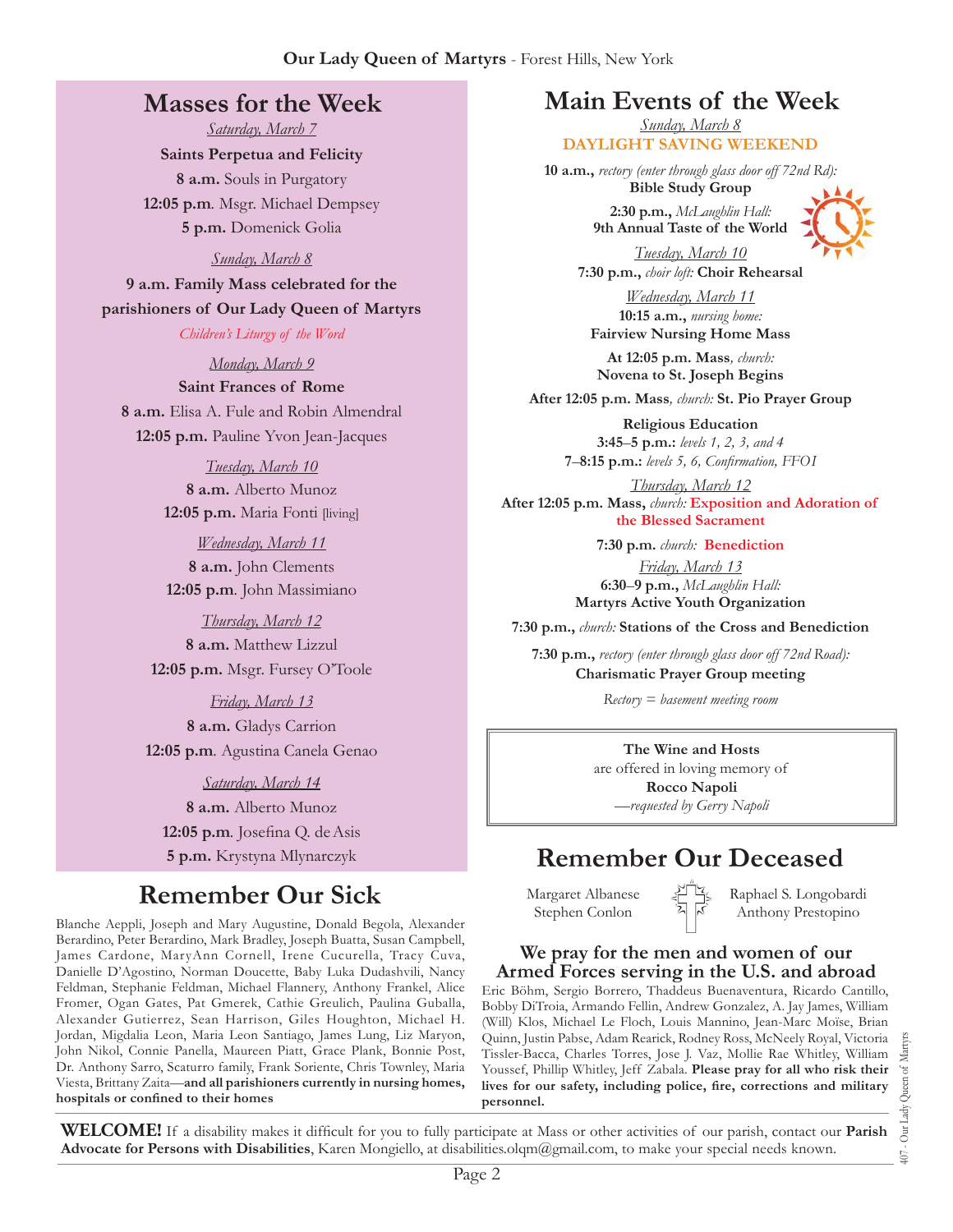## **This Week's Reflection Pope Benedict XVI on Charity in Truth**

*From the OLQM Social Action Committee*

Truth needs to be sought, found and expressed within the "economy" of charity, but charity in its turn needs to be understood, confirmed and practiced in the light of truth.… Only in truth does charity shine forth, only in truth can charity be authentically lived. Truth is the light that gives meaning and value to charity.… Without truth, charity degenerates into sentimentality.… Truth frees charity from the constraints of an emotionalism that deprives it of relational and social content, and of a fideism that deprives it of human and universal breathing-space. In the truth, charity reflects the personal yet public dimension of faith in the God of the Bible, who is both Agápe and Lógos: Charity and Truth, Love and Word. (Caritas in Veritate)

#### **Meeting of the Social Action Committee Tuesday March 10 at 7 p.m. in the rectory**

*If you are interested in Catholic social teaching in action, please join us. Contact Bishop Sanchez or Father Passenant in person, by phone, or email them care of rectoryolqm* $(\partial a)a$ *ol.com. You are welcome to join us in the rectory at our next meeting. Dates and times will be announced here and from the pulpit. Links to important documents and useful videos are available at ourladyqueenofmartyrs.org/catholic-social-action-committee.*

To learn more about the legislative issues that impact us as Catholics and how you can express your opinions to our elected officials, we also encourage you to sign up for "action alerts" from the New York State Catholic Conference at www.nyscatholic.org/nys-catholic-conference-action-center.



**TODAY!** Admission includes samplings of foods & desserts from participating restaurants | Separate raffle tickets available to benefit our church at \$30/ticket (Grand Prize \$1500).

## **Order of Mass**

**Second Sunday of Lent** *Cycle A—Choir Mass 11:15 a.m.*

**Entrance**

*Missal #127—*"Forty Days and Forty Nights"

**Mass Parts**: "People's Mass" (*Vermulst)*

**First Reading** *Missal pg. 83—*Genesis 12:1-4a

**Responsorial Psalm**—Missal pg. 83

**Second Reading** *Missal pg. 83—*2 Timothy 1:8b-10

**Gospel** *Missal pg. 84—*Matthew 17:1-9

**Homily**

**Offertory** "I Will Lift Up Mine Eyes"*(L. Sowerby)—Choir Missal #131—*"Transfiguration"

**Communion** "Shine, Jesus, Shine" *(G. Kendrick)—Choir* Organ Meditation *Missal #333—*"Taste and See"

**Closing Hymn** *Missal #396—*"Be Thou My Vision"

### **Second Collections**

›› Today's second collection for the Easter Music and Liturgy. ›› Sunday, March 15, the second collection will be for Major Repairs. ›› Please use the blue envelope at any time to contribute to the Parish Endowment Fund. At our Parish Giving portal, select Blue Envelope from the pull-down menu. ourladyqueenofmartyrs.org/blue-envelope.

Mass Intentions

## **Mass Book for 2021 Opens March 23**

Forms to request Mass intentions for 2021 will be available near the church entrances starting next week.

Please take a form with you next week (March 14/15). Submit your completed forms by mail or by dropping them off at the rectory, with payment, during business hours beginning Monday, March 23. Thank you.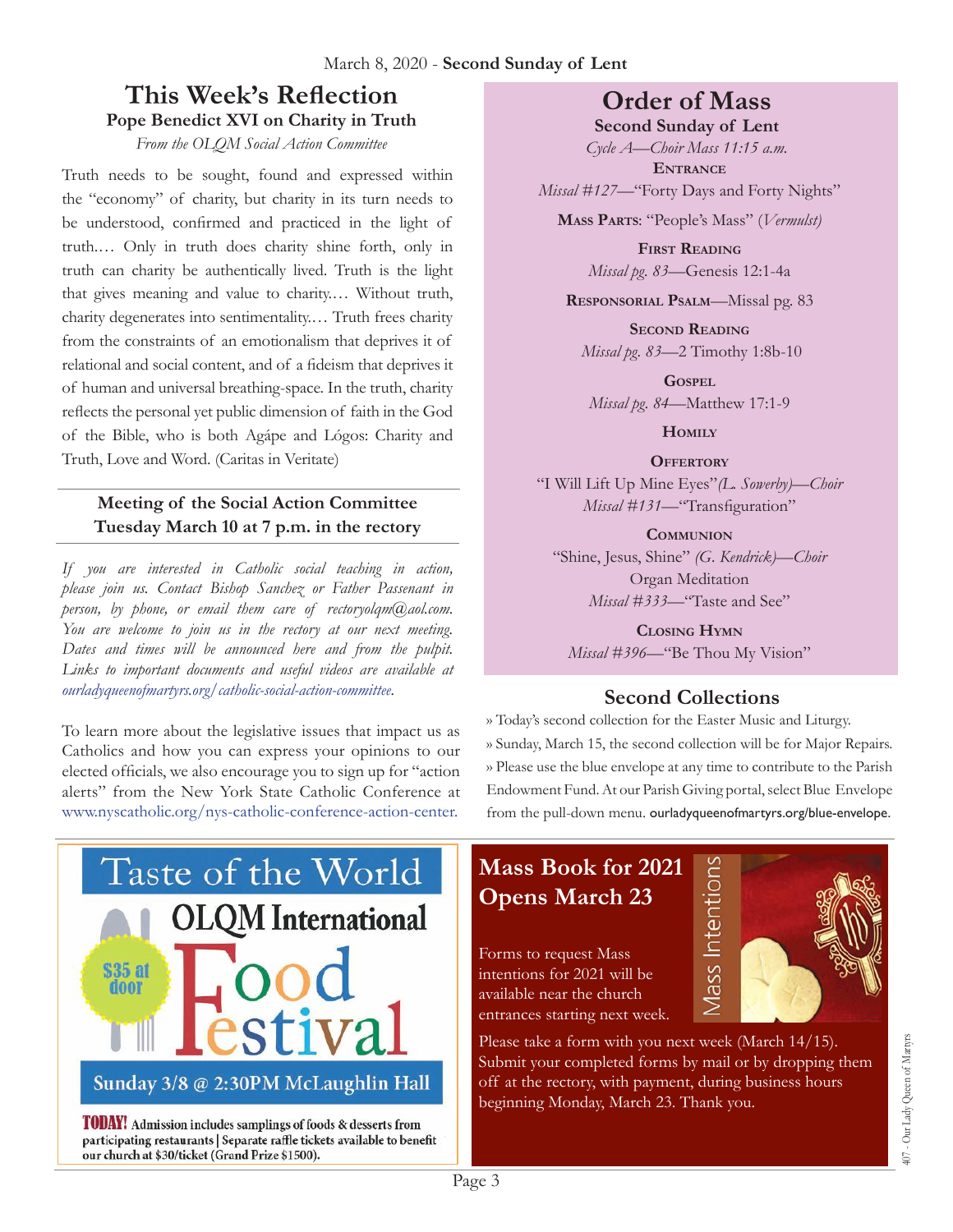

Three catechumens from OLQM—Rachel Hernandez, Erik Reichert, and William Zhang—attended the Rite of Election ceremony with Bishop DiMarzio on Sunday, March 1st at Bishop Ford High School. They are among the more than 1,000 RCIA catechumens and candidates from 112 parishes in the Brooklyn/Queens Diocese who are being welcomed into full communion with the Catholic Church this year.

#### *"God has called us with a holy calling … according to His own purpose and grace."*

If you think God is offering you the grace of a vocation to the priesthood or consecrated life, contact the Vocation Office at 718- 827-2454 or email [vocations@diobrook.org.](mailto:vocations@diobrook.org)



## **Annual Catholic Appeal 2020**

In the coming weeks we will be asking you to respond generously to the 2020 Annual Catholic Appeal. The ACA supports the daily work of our Church in Brooklyn and Queens in ways no one parish can accomplish alone, through these key programs—Catholic Youth Ministry Initiative, Catholic Charities; Hospital, College and Prison Chaplains; Diocesan Vocations Office; Catholic Migration Services; Office of Faith Formation; Bishop Mugavero Residence for infirmed clergy; Futures in Education Scholarship Foundation. All donations made to the ACA above our parish goal are returned directly back to our parish for operations and improvements.

The ACA is independently audited each year for full transparency.



## March 11 through March 19

Blessed St. Joseph, humble working man, guardian, husband and father in the Holy Family, to you do we come in our tribulation, and having implored the help of your most holy spouse, we confidently invoke your patronage.

Our novena to St. Joseph will be prayed daily (Monday to Saturday) at the 12:05 p.m. Mass beginning Wednesday, March 11, and on Sunday, March 15, at the 11:15 a.m. Mass. The novena concludes Thursday, March 19, which is St. Joseph's Feast Day.

## **Bereavement Support Is Available**

Our support group offers help and healing for the hurt of losing a loved one. Meetings are the first and third Mondays of the month, **7**–**9 p.m.**, in the rectory basement meeting room. Next date is **March 16**. If attending for the first time, an RSVP is required. Call the rectory at 718-268-6251 or email Commissioned Lay Pastoral Leader Yorke Mizelle at [ymizelle@](mailto:ymizelle@nyc.rr.com)gmail.com.

## Catholic Charities Hiring Census Workers

Part-time/temporary work. Census Outreach Captains: \$20-\$25/hour. Census Outreach Workers: \$15/hour. To apply, visit **www.ccbq.org/ careers.** For all questions and more information about how Catholic Charities Brooklyn/Queens is partnering with Census 2020, please contact Nina Valmonte, Project Leader: nina.valmonte@ccbq.org.

# STATIONS OF THE CROSS<br>FRIDAYS DURING LENT at 7:30 P.M. with BENEDICTION

Pray the Stations with Mary, the Mother of Jesus. The Passion as told through a first-person meditation by Mary takes us deeper into Christ's suffering for us. The congregation reads prayers and sings the Stabat Mater in between each station. Please join us this week.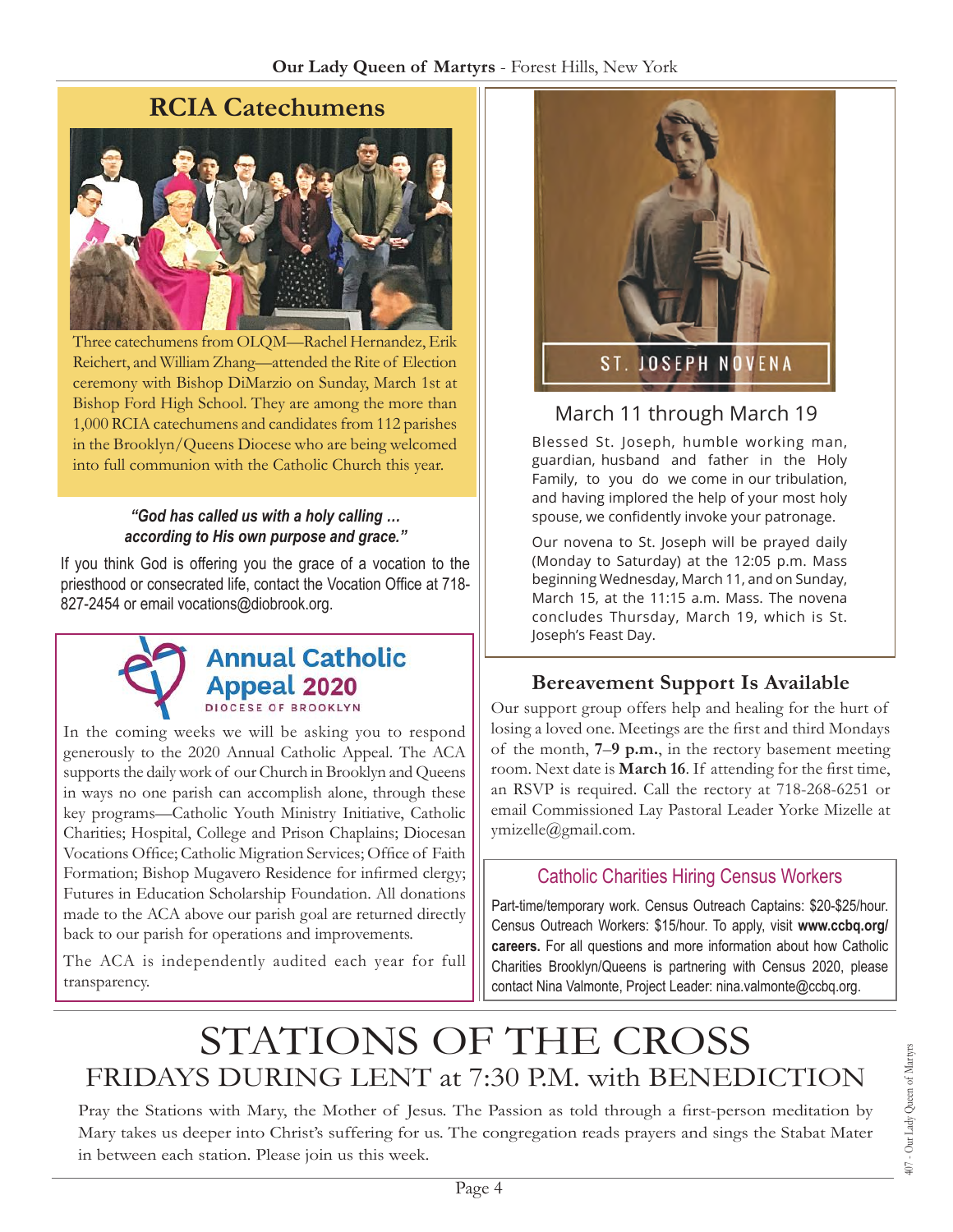## **Congratulations to Rev. Msgr. Joseph Cunningham**

Bishop DiMarzio has issued the following statement: "With thanksgiving to Almighty God, it is with great joy that we announce the conferral of the title of Chaplain of His Holiness upon nine priests of the Diocese of Brooklyn.

**It is an honor that carries the title of Reverend Monsignor**." Reverend Monsignor Joseph L. Cunningham is retired and in residence here at Our Lady Queen of Martyrs and is Pastor Emeritus of St. Gregory the Great in Bellerose. He was ordained to the priesthood on June 1, 1963.



Reserve a Seat Early!

#### **Divine Mercy Pilgrimage with the Charismatic Prayer Group, Sunday, April 19**

Bus departs 7 a.m. (sharp) from in front of our church for the National Shrine of the Divine Mercy in Stockbridge, Massachusetts. Cost: \$50/person. Tickets are first come, first serve. Reserve your seat now, invite a friend, and wear good walking shoes! For tickets, call any one of these prayer group members: Cely De Borja: 718- 255-1654 or 347-743-2304; Cecile Mendoza: 347-453-4147; Virgie Punto: 917-770-0897; Marlyn Pagmanua: 347-791-4398.

## **KEEP UP YOUR INCREASED SUPPORT**

| <b>Weekly Collection</b>                | March 1   |
|-----------------------------------------|-----------|
| Candle Offerings                        | 2,743.00  |
| 1st Collection                          | 10,704.00 |
| 2nd Collection (fuel)                   | 3,101.00  |
| Online Parish Giving                    | 1,410.00  |
| Mail In                                 | 350.00    |
| Ash Wednesday (1st collection)          | 6,441.00  |
| Major Repairs (Ash Wed. 2nd collection) | 1,058.00  |
| <b>TOTAL</b>                            | 25,807.00 |
| Weekly Income Needs <sup>1</sup>        | 21,250.00 |
| Surplus/(Deficit)                       | 4,557.00  |

<sup>1</sup> Amount needed weekly to meet church expenses. Weekly figures unaudited. Totals do not reflect other income sources. Our goal is to cover parish expenses through higher first collections to ensure a fiscally sound position, without having to depend on less reliable income stream. On Holy Days of Obligation and other Masses, a 2nd collection will be taken to go toward Major Repairs in the church scheduled for summer 2020.

#### **Special Collection**

| Black & Indian Home Missions                                                                                                            | 1,443.00 |
|-----------------------------------------------------------------------------------------------------------------------------------------|----------|
| Note: Special collections taken throughout the year do not accrue to our parish and<br>are not included in the weekly collection total. |          |

Please remember the Roman Catholic Church of Our Lady Queen of Martyrs in your will and estate planning. Contact Bishop Sanchez or Father Passenant at 718-268-6251.

## **Registration for Adult Confirmation Preparation Is Open**

Classes will begin in April for adults age 18+ who have received the Sacraments of Baptism and Eucharist and want to receive the Sacrament of Confirmation. Class sessions are scheduled for seven Tuesday evenings in the rectory meeting room (basement). Schedule is as follows:

#### **Classes**

Tuesdays April 14, 21 & 28, May 5, 12, 19 & 26. Class time is 7:30 p.m. to 9 p.m.

#### **Rehearsal**

Friday, June 5 at 7 p.m. in the Church

#### **Confirmation Ceremony**

Sunday, June 7 at a special 4 p.m. Mass

#### **Requirements**

Attendance at all sessions is mandatory in order to be confirmed. A \$60 donation for materials is requested. Baptismal and First Communion certificates are required. (Please contact Baptismal and Thist Community<br>certificates are required. (Please contact  $\omega_{\text{FQUEEN}}$  of<br>the Church where you were baptized to secure these documents.)



For more information, please email olgmrcia@gmail.com or call 718-268-6251, ext. 27, and leave a message; your call will be returned.

**Contact Us**

#### **BY EMAIL**

Rectory Office: **rectoryolqm@aol.com**

Pastor's Office: pastorolqm@aol.com

Administrator's Office: admn.olqm@yahoo.com

Bulletin Subjects: olqmcomm@aol.com

OLQM Catholic Academy info@olqmca.org

Pastoral Care Office: dfport@gmail.com

Religious Education Office: olqmreled@gmail.com

RCIA Office: [olqmrcia@gmail.com](mailto:olqmrcia@gmail.com)

Deacon Greg Kandra: dcngreg@gmail.com

Disabilities Advocate: [disabilities.olqm@gmail.com](mailto:disabilities.olqm@gmail.com)

#### **BY TELEPHONE** Rectory Office: **718-268-6251**

**Emergency** (last rites) 718-810-9788 (after office hours)

OLQM Catholic Academy: 718-263-2622

Religious Education Office: 718-263-0907

RCIA Office: 718-268-6251, ext. 27

OLQM Charity Outreach: 718-268-6251, ext. 43

#### **ONLINE**

Website:

www.ourladyqueenofmartyrs.org

Facebook, Twitter and Instagram: @OLQMChurch

OLQM Catholic Academy: <www.olqmca.org>